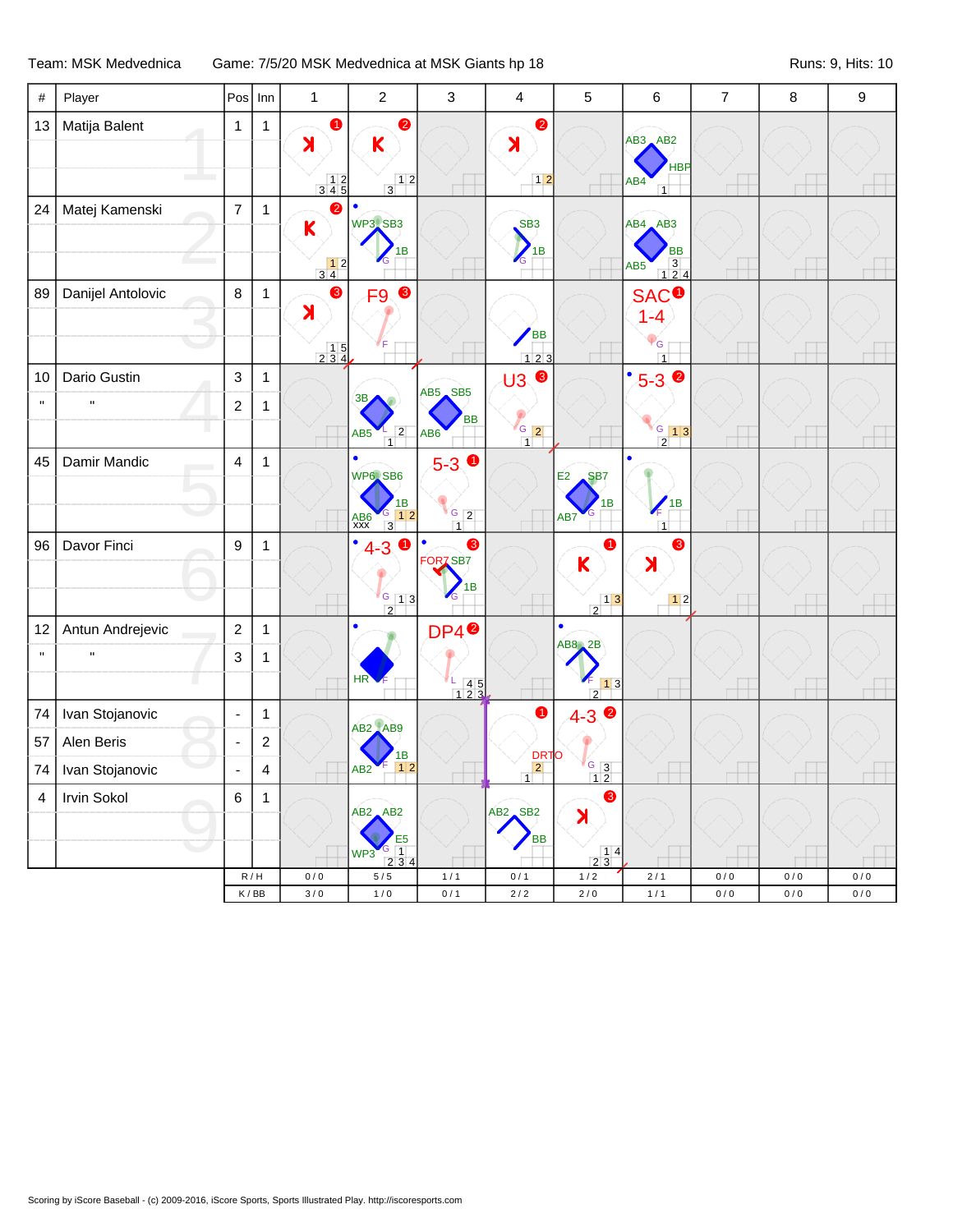## Team: MSK Giants Game: 7/5/20 MSK Medvednica at MSK Giants hp 18 Material Controllers and Suns: 1, Hits: 3

| F <sub>9</sub> O<br>Ivan Balen<br>$\overline{4}$<br>$\mathbf{1}$<br>$\overline{4}$<br>PB <sub>3</sub><br><b>BB</b><br>1B<br>$\vert$ 1<br>123<br>$\overline{1}$<br>$1 - 3$<br>$\ensuremath{\mathsf{3}}$<br>Mislav Babic<br>$\,6\,$<br>$\bullet$<br>$\bullet$<br>$\mathbf{1}$<br>P <sub>1</sub><br>K<br>$\begin{array}{c}\n \begin{array}{c}\n \text{G} \\  13\n \end{array}\n \end{array}$<br>$\begin{array}{c c} \mathsf{P} & 2 \\ \hline & 1 & 3 & 4 \end{array}$<br>$\vert$ 1<br>❸<br>Vladimir Hajak<br>❸<br>21<br>$\overline{2}$<br>F <sub>8</sub><br><b>P6</b><br>$\bullet$<br>$\mathbf{1}$<br>$\lambda$<br>$\frac{P}{2}$ $\frac{1}{3}$<br>$12$<br>F<br>99<br>Sasa Dokmanovic<br>9<br>$\mathbf{1}$<br>AB6 BK6<br>E5-3 E5-3<br>'1B<br><b>BB</b><br>1В<br>$\begin{array}{ c c }\n \hline\n 4 & 1 & 2 & 3\n \end{array}$<br>$\begin{array}{ c c }\n\hline\n2 & 4 \\ \hline\n1 & 3 & 4\n\end{array}$<br>E <sub>6</sub><br>$\bullet$<br>$\bullet$<br>Bruno Kukolja<br>➊<br><b>P6</b><br>$\mathbf{1}$<br>$\mathbf{1}$<br>$\mathbf{1}$<br>5<br>$\mathsf{K}$<br>P<br>$\boxed{1}$<br>$\begin{array}{c c} & 1 & 2 \\ \hline 3 & 5 & \end{array}$<br>$\pmb{\mathsf{x}}$<br>$\overline{1}$<br>$U3$ <sup>0</sup><br>$\bullet$<br>$5 - 3$<br>Denis Maljkovic<br>$\mathbf{3}$<br>$\mathbf{1}$<br>10<br>$\blacktriangleright$<br>$\frac{1}{2}$ $\frac{1}{3}$<br>$G$ 23<br>$\begin{array}{c c} 2 & 3 \\ \hline 1 & \end{array}$<br>$\frac{1}{\sqrt{1}}$<br>29<br>Luka Sincek<br>$\bf 8$<br>❸<br>$\mathbf{1}$<br>SB <sub>8</sub><br>E2<br>$\blacktriangleright$<br>$\frac{1}{1}$<br>г.<br>$12$<br>$\bullet$<br>$1 - 30$<br>Davor Petric<br>$\overline{5}$<br>$\mathbf{1}$<br>15<br>$\blacktriangleright$<br><sup>i</sup> G<br>$12$<br>$6 - 3$<br>Luka Rilovic<br>$\overline{7}$<br>$\mathbf{1}$<br>a<br>$\mathsf K$<br>$\sqrt{G}$ 1<br>$\begin{array}{@{}c@{\hspace{1em}}c@{\hspace{1em}}c@{\hspace{1em}}c@{\hspace{1em}}c@{\hspace{1em}}c@{\hspace{1em}}c@{\hspace{1em}}c@{\hspace{1em}}c@{\hspace{1em}}c@{\hspace{1em}}c@{\hspace{1em}}c@{\hspace{1em}}c@{\hspace{1em}}c@{\hspace{1em}}c@{\hspace{1em}}c@{\hspace{1em}}c@{\hspace{1em}}c@{\hspace{1em}}c@{\hspace{1em}}c@{\hspace{1em}}c@{\hspace{1em}}c@{\hspace{1em}}c@{\hspace{1em}}c@{\hspace{$<br>R/H<br>0/0<br>1/1<br>$0\,/\,0$<br>0/1<br>0/1<br>0/0<br>$0/0$<br>$0/0$<br>$0/0$<br>2/0<br>K/BB<br>$2/0$<br>2/1<br>0/0<br>0/1<br>0/0<br>1/0<br>0/0<br>0/0 | $\#$ | Player | Pos | $  \mathsf{Inn}$ | $\mathbf{1}$ | $\overline{2}$ | 3 | $\overline{4}$ | $\overline{5}$ | 6 | $\overline{7}$ | $\bf 8$ | $\boldsymbol{9}$ |
|----------------------------------------------------------------------------------------------------------------------------------------------------------------------------------------------------------------------------------------------------------------------------------------------------------------------------------------------------------------------------------------------------------------------------------------------------------------------------------------------------------------------------------------------------------------------------------------------------------------------------------------------------------------------------------------------------------------------------------------------------------------------------------------------------------------------------------------------------------------------------------------------------------------------------------------------------------------------------------------------------------------------------------------------------------------------------------------------------------------------------------------------------------------------------------------------------------------------------------------------------------------------------------------------------------------------------------------------------------------------------------------------------------------------------------------------------------------------------------------------------------------------------------------------------------------------------------------------------------------------------------------------------------------------------------------------------------------------------------------------------------------------------------------------------------------------------------------------------------------------------------------------------------------------------------------------------------------------------------------------------------------------------------------------------------------------------------------------------------------------------------------------------------------------------------------------------------------------------------------------------------------------------------------------------------------------------------------------------------------------------------------------------|------|--------|-----|------------------|--------------|----------------|---|----------------|----------------|---|----------------|---------|------------------|
|                                                                                                                                                                                                                                                                                                                                                                                                                                                                                                                                                                                                                                                                                                                                                                                                                                                                                                                                                                                                                                                                                                                                                                                                                                                                                                                                                                                                                                                                                                                                                                                                                                                                                                                                                                                                                                                                                                                                                                                                                                                                                                                                                                                                                                                                                                                                                                                                    |      |        |     |                  |              |                |   |                |                |   |                |         |                  |
|                                                                                                                                                                                                                                                                                                                                                                                                                                                                                                                                                                                                                                                                                                                                                                                                                                                                                                                                                                                                                                                                                                                                                                                                                                                                                                                                                                                                                                                                                                                                                                                                                                                                                                                                                                                                                                                                                                                                                                                                                                                                                                                                                                                                                                                                                                                                                                                                    |      |        |     |                  |              |                |   |                |                |   |                |         |                  |
|                                                                                                                                                                                                                                                                                                                                                                                                                                                                                                                                                                                                                                                                                                                                                                                                                                                                                                                                                                                                                                                                                                                                                                                                                                                                                                                                                                                                                                                                                                                                                                                                                                                                                                                                                                                                                                                                                                                                                                                                                                                                                                                                                                                                                                                                                                                                                                                                    |      |        |     |                  |              |                |   |                |                |   |                |         |                  |
|                                                                                                                                                                                                                                                                                                                                                                                                                                                                                                                                                                                                                                                                                                                                                                                                                                                                                                                                                                                                                                                                                                                                                                                                                                                                                                                                                                                                                                                                                                                                                                                                                                                                                                                                                                                                                                                                                                                                                                                                                                                                                                                                                                                                                                                                                                                                                                                                    |      |        |     |                  |              |                |   |                |                |   |                |         |                  |
|                                                                                                                                                                                                                                                                                                                                                                                                                                                                                                                                                                                                                                                                                                                                                                                                                                                                                                                                                                                                                                                                                                                                                                                                                                                                                                                                                                                                                                                                                                                                                                                                                                                                                                                                                                                                                                                                                                                                                                                                                                                                                                                                                                                                                                                                                                                                                                                                    |      |        |     |                  |              |                |   |                |                |   |                |         |                  |
|                                                                                                                                                                                                                                                                                                                                                                                                                                                                                                                                                                                                                                                                                                                                                                                                                                                                                                                                                                                                                                                                                                                                                                                                                                                                                                                                                                                                                                                                                                                                                                                                                                                                                                                                                                                                                                                                                                                                                                                                                                                                                                                                                                                                                                                                                                                                                                                                    |      |        |     |                  |              |                |   |                |                |   |                |         |                  |
|                                                                                                                                                                                                                                                                                                                                                                                                                                                                                                                                                                                                                                                                                                                                                                                                                                                                                                                                                                                                                                                                                                                                                                                                                                                                                                                                                                                                                                                                                                                                                                                                                                                                                                                                                                                                                                                                                                                                                                                                                                                                                                                                                                                                                                                                                                                                                                                                    |      |        |     |                  |              |                |   |                |                |   |                |         |                  |
|                                                                                                                                                                                                                                                                                                                                                                                                                                                                                                                                                                                                                                                                                                                                                                                                                                                                                                                                                                                                                                                                                                                                                                                                                                                                                                                                                                                                                                                                                                                                                                                                                                                                                                                                                                                                                                                                                                                                                                                                                                                                                                                                                                                                                                                                                                                                                                                                    |      |        |     |                  |              |                |   |                |                |   |                |         |                  |
|                                                                                                                                                                                                                                                                                                                                                                                                                                                                                                                                                                                                                                                                                                                                                                                                                                                                                                                                                                                                                                                                                                                                                                                                                                                                                                                                                                                                                                                                                                                                                                                                                                                                                                                                                                                                                                                                                                                                                                                                                                                                                                                                                                                                                                                                                                                                                                                                    |      |        |     |                  |              |                |   |                |                |   |                |         |                  |
|                                                                                                                                                                                                                                                                                                                                                                                                                                                                                                                                                                                                                                                                                                                                                                                                                                                                                                                                                                                                                                                                                                                                                                                                                                                                                                                                                                                                                                                                                                                                                                                                                                                                                                                                                                                                                                                                                                                                                                                                                                                                                                                                                                                                                                                                                                                                                                                                    |      |        |     |                  |              |                |   |                |                |   |                |         |                  |